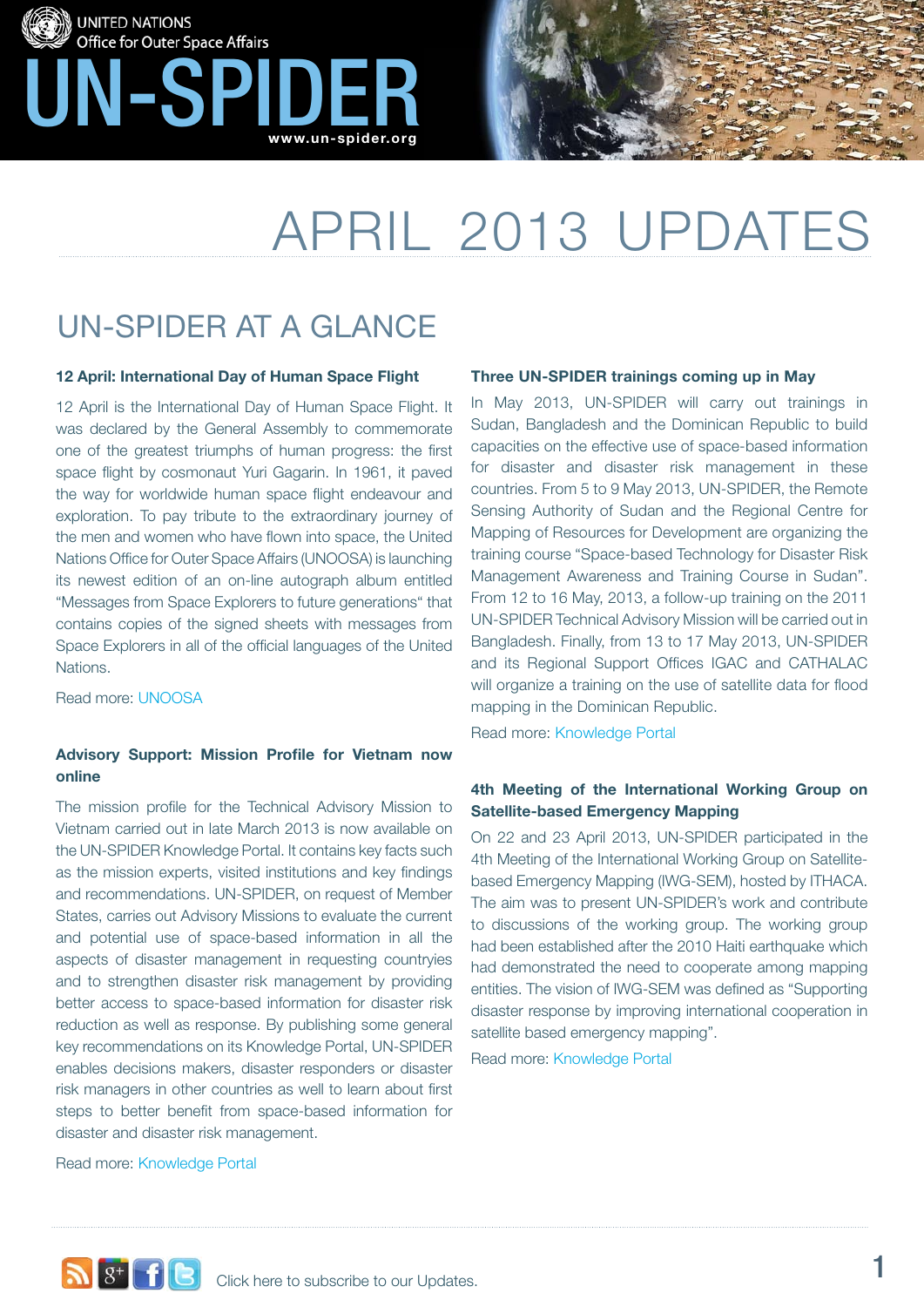## UN-SPIDER APRIL 2013 Updates

## News from our REGIONAL SUPPORT OFFICES

### **IGAC: Using Remote Sensing to map land degradation**

UN-SPIDER's Regional Support Office in Colombia IGAC (Agustin Codazzi Geographic Institute) is currently working on elaborating approaches of using remote sensing and GIS for monitoring soil erosion. Erosion is the main cause for the degradation of soils and rocks in Colombia. Experts estimate that approximately 60% of the country are affected. In consequence, the Ministry of the Environment and Sustainable Development of Colombia (MAVDT) created the "following and monitoring for the land degradation programme". One of the main goals of the programme consists in mapping the erosion grade (light, moderate, severe and strong) in Colombia on a scale of 1:100.000. This map is being built with RapidEye satellite images trough visual interpretation.

Read more: [Knowledge Portal](http://www.un-spider.org/about-us/news/en/6618/2013-04-23t171100/igac-using-remote-sensing-map-land-degradation)

### **IGAC: Opening of GIS Specialization Programme**

On 22 April 2013, the Agustin Codazzi Geographic Institute (IGAC), in agreement with the Distrital University (Francisco Jose de Caldas), welcomed new students specializing in Geographic Information Systems (GIS) at the auditorium of the Research and Investigation Centre (CIAF). IGAC's Director General stressed the importance of the agreement between the two entities under which about 448 national and foreign professionals have graduated between 1994 and 2012. For the current year, another 30 students are expected to graduate from the GIS Specialization Programme who will attend this course on the premises of CIAF.

Read more: [Knowledge Portal](http://www.un-spider.org/about-us/news/en/6633/2013-04-30t082000/igac-opening-gis-specialization-programme)

## **Nigeria: Project Managers Training for the International Charter**

The UN-SPIDER Regional Support Office in Nigeria participated in a Project Managers training for the International Charter: "Space and Major Disasters" in Abuja, Nigeria. The Project Managers training was conducted from 8th to 10th April 2013. The training was facilitated by Miss Adina Gillespie from DMC International Imaging (DMCii) Limited of the UK with support from the National Emergency Management Agency of Nigeria (UN-SPIDER's National Focal Point in Nigeria). Six officers from the UN-SPIDER Regional Support Office in Nigeria, the National Space Research and Development Agency (NASRDA), participated in the intensive training programme. At the end of the training, participants were able to manage mock charter activations and demonstrated their competence.

Read more: [Knowledge Portal](http://www.un-spider.org/about-us/news/en/6632/2013-04-29t092600/nigeria-project-managers-training-international-charter)

## News from our community

## **COCONet: Measuring Atmosphere and Earth for USA: New strategy for civil earth observation Disaster Risk Reduction**

The Continuously Operating Caribbean Observational Network (COCONet) is a project funded by the National Science Foundation (NSF) with the aim of developing a large-scale geodetic and atmospheric infrastructure in the Caribbean. It will form the backbone for a broad range of geoscience and atmospheric investigations and enable research on process-oriented science questions with direct relevance to geohazards. Want to learn more about COCONet and how it collects GPS and weather data for disaster management and disaster risk management? In a new article on our UN-SPIDER Knowledge Portal, we present this network and its efforts to reduce disaster risks in the Caribbean by monitoring the environment via GPS and weather stations.

On 19 April 2013, the US government's National Science and Technology Council released a National Strategy for Civil Earth Observations—a framework for increasing the efficiency and effectiveness of using Earth Observation data for civil use. A press release by the White House points out: "Currently, 11 Federal departments and agencies engage in Earth observation activities, collecting volumes of important data about the Earth on an ongoing basis, using an array of sophisticated tools and systems. The new Strategy outlines a process for evaluating and prioritizing Earth-observation investments according to their value to society in critical areas such as agriculture, global change, disasters, water resources, and weather."

Read more: [Knowledge Portal](http://www.un-spider.org/about-us/news/en/6605/2013-04-22t093100/usa-new-strategy-civil-earth-observation)

Read more[: Knowledge Portal](http://www.un-spider.org/space-application-guides/coconet-measuring-atmosphere-and-earth-reduce-risk-natural-hazards)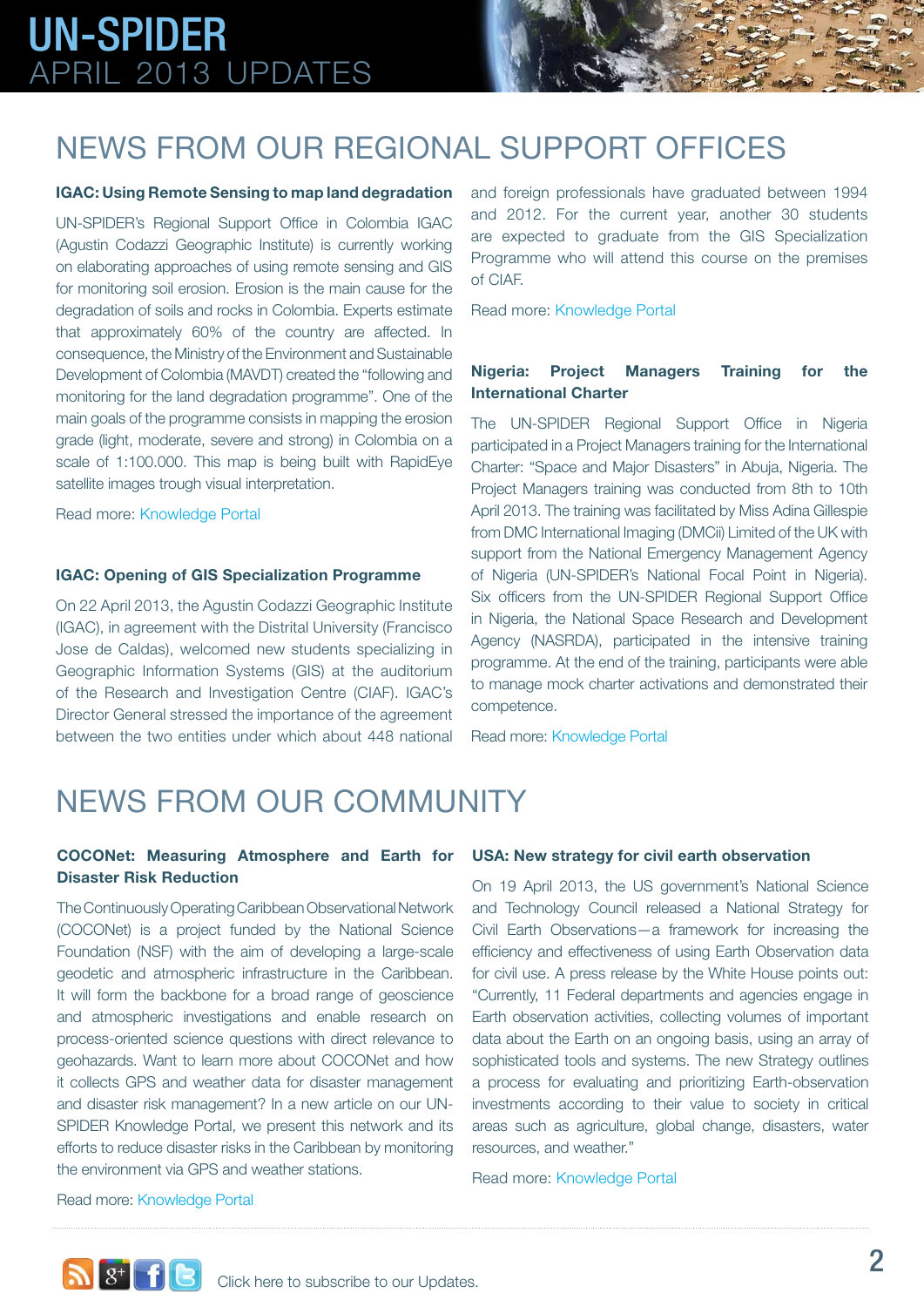## UN-SPIDER APRIL 2013 Updates

## **Satellite Images for Emergencies: DLR chairs International Charter**

Bureaucracy-free assistance in the event of an emergency – this is the aim of the 15 space agencies united within the International Charter "Space and Major Disasters". The German Aerospace Center (Deutsches Zentrum für Luft- und Raumfahrt/DLR) has been a member of this network since October 2010, and, on 16 April 2013, took over as chair of the Charter for six months. DLR provides the Charter with Earth Observation data from the two German radar satellites TerraSAR-X and TanDEM-X. These satellites are able to quickly acquire very detailed images, regardless of cloud cover or availability of daylight. "Radar images are ideally suited to mapping flood disasters, as they clearly distinguish between expanses of water and land. But the information from TerraSAR-X can also be very helpful in other disasters, such as earthquakes," says Jens Danzeglocke, DLR Charter Secretary.

Read more: [Knowledge Portal](http://www.un-spider.org/about-us/news/en/6598/2013-04-16t120200/satellite-images-emergencies-dlr-chair-international-charter)

## **India: Launch of indigenous satellite navigation system in June**

India will soon establish its own GPS-like satellite navigation system. According to the newspaper Times of India the first of seven satellites of the Indian Regional Navigation Satellite System (IRNSS) will be launched in June 2013. This system will provide India with its own data for location and time in all weather conditions. Times of India cites K Radhakrishnan, chief of the Indian Space Research Organisation IRSO: "The satellite constellation, IRNSS, aims to increase position accuracy and provide standard positioning service for common users and restricted service for authorized users."

Read more: [Knowledge Portal](http://www.un-spider.org/about-us/news/en/6619/2013-04-23t100300/india-launch-indigenous-satellite-navigation-system-june)

## **International Charter: Satellite imagery for China earthquake**

On Saturday, 20 April 2013, a 7.0 magnitude earthquake struck Lushan County of Sichuan province, South-West China, at 08:02am (UTC). Multiple aftershocks were felt in the area increasing fears of landslides. On the same day, the International Charter: "Space and Major Disasters" was activated to provide up-to-date satellite imagery and maps for the area affected by the earthquake. Some of the areas are extremely remote and relief supplies are reaching these

areas slowly. Satellite images can give a clearer picture of the extent of destruction in these remote areas as well as of the state of roads. The activation of the mechanism was requested by the National Disaster Reduction Center of China / China Meteorological Administration.

Read more: [Knowledge Portal](http://www.un-spider.org/about-us/news/en/6624/2013-04-24t102600/international-charter-satellite-imagery-china-earthquake)

## **China: Successful launch of Earth Observation satellite Gaofen-1**

On Friday, 26 April 2013, China's latest high-definition Earth Observation satellite Gaofen-1 was successfully launched into space on a Long March-2D carrier rocket. Gaofen-1 was launched alongside three other satellites from Ecuador, Argentina and Turkey at the Jiuquan Satellite Launch Center in Jiuquan, northwest China's Gansu Province. Developed by the China Academy of Space Technology, Gaofen-1 will be followed into space by another four of five satellites before the end of 2016 to form the high-definition earth observation system (HDEOS).

Read more: [Knowledge Portal](http://www.un-spider.org/about-us/news/en/6631/2013-04-29t091400/china-successful-launch-earth-observation-satellite-gaofen-1)

## **ESA: Mapping land deformation with satellite radar data**

The European Space Agency ESA has developed a new Wide Area Processor, or WAP. The data processor can create maps of land deformation from satellite radar data over larger areas and with higher precision than ever before. These maps can be used to detect and monitor geological hazards. Factors like mining, earthquakes or volcanoes can make the ground sink or rise. In order to measure these changes, radars on satellites can map the changes on a global scale and with millimetre-precision. On their website, ESA explains how the new processor works: "WAP has been developed to process the full radar data over a specific area automatically and then mosaic adjacent datastacks with uniform quality, yielding countrysized maps of land deformation with unprecedented accuracy."

Read more: [Knowledge Portal](http://www.un-spider.org/about-us/news/en/6634/2013-05-01t145400/esa-mapping-land-deformation-satellite-radar-data)